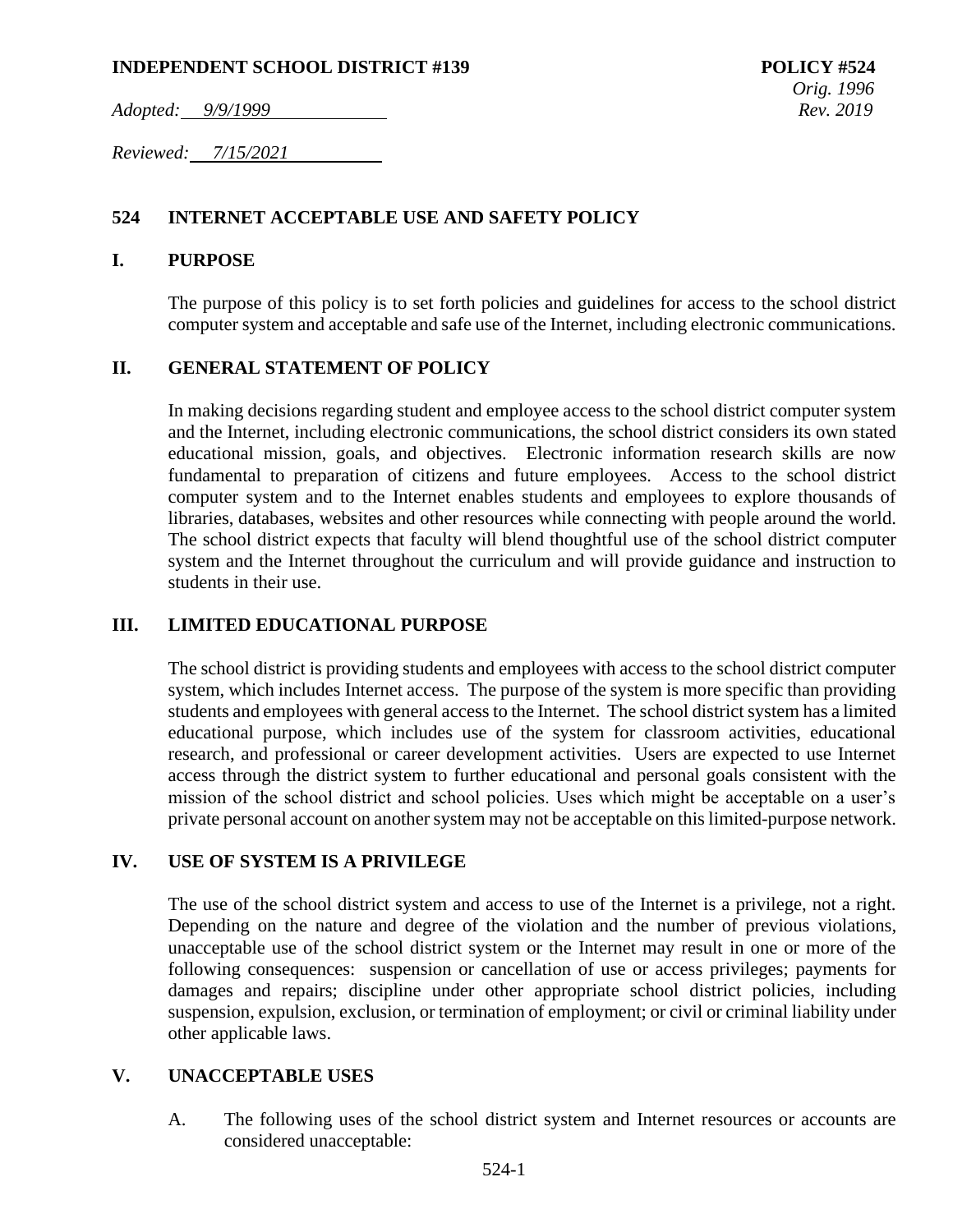- 1. Users will not use the school district system to access, review, upload, download, store, print, post, receive, transmit, or distribute:
	- a. pornographic, obscene, or sexually explicit material or other visual depictions that are deemed by the district to be inappropriate and/or otherwise harmful to minors;
	- b. obscene, abusive, profane, lewd, vulgar, rude, inflammatory, threatening, disrespectful, or sexually explicit language;
	- c. materials that use language or images that are inappropriate in the education setting or disruptive to the educational process;
	- d. information or materials that could cause damage or danger of disruption to the educational process;
	- e. materials that use language or images that advocate violence or discrimination toward other people (hate literature) or that may constitute harassment or discrimination.
- 2. Users will not use the school district system to knowingly or recklessly post, transmit, or distribute false or defamatory information about a person or organization, or to harass another person, or to engage in personal attacks, including prejudicial or discriminatory attacks.
- 3. Users will not use the school district system to engage in any illegal act or violate any local, state, or federal statute or law.
- 4. Users will not use the school district system to vandalize, damage, or disable the property of another person or organization, will not make deliberate attempts to degrade or disrupt equipment, software, or system performance by spreading computer viruses or by any other means, will not tamper with, modify, or change the school district system software, hardware, or wiring or take any action to violate the school district's security system, and will not use the school district system in such a way as to disrupt the use of the system by other users.
- 5. Users will not use the school district system to gain unauthorized access to information resources or to access another person's materials, information, or files without the implied or direct permission of that person.
- 6. Users will not use the school district system to post private information about another person, personal contact information about themselves or other persons, or other personally identifiable information, including, but not limited to, addresses, telephone numbers, school addresses, work addresses, identification numbers, account numbers, access codes or passwords, labeled photographs, or other information that would make the individual's identity easily traceable, and will not repost a message that was sent to the user privately without permission of the person who sent the message.
	- a. This paragraph does not prohibit the posting of employee contact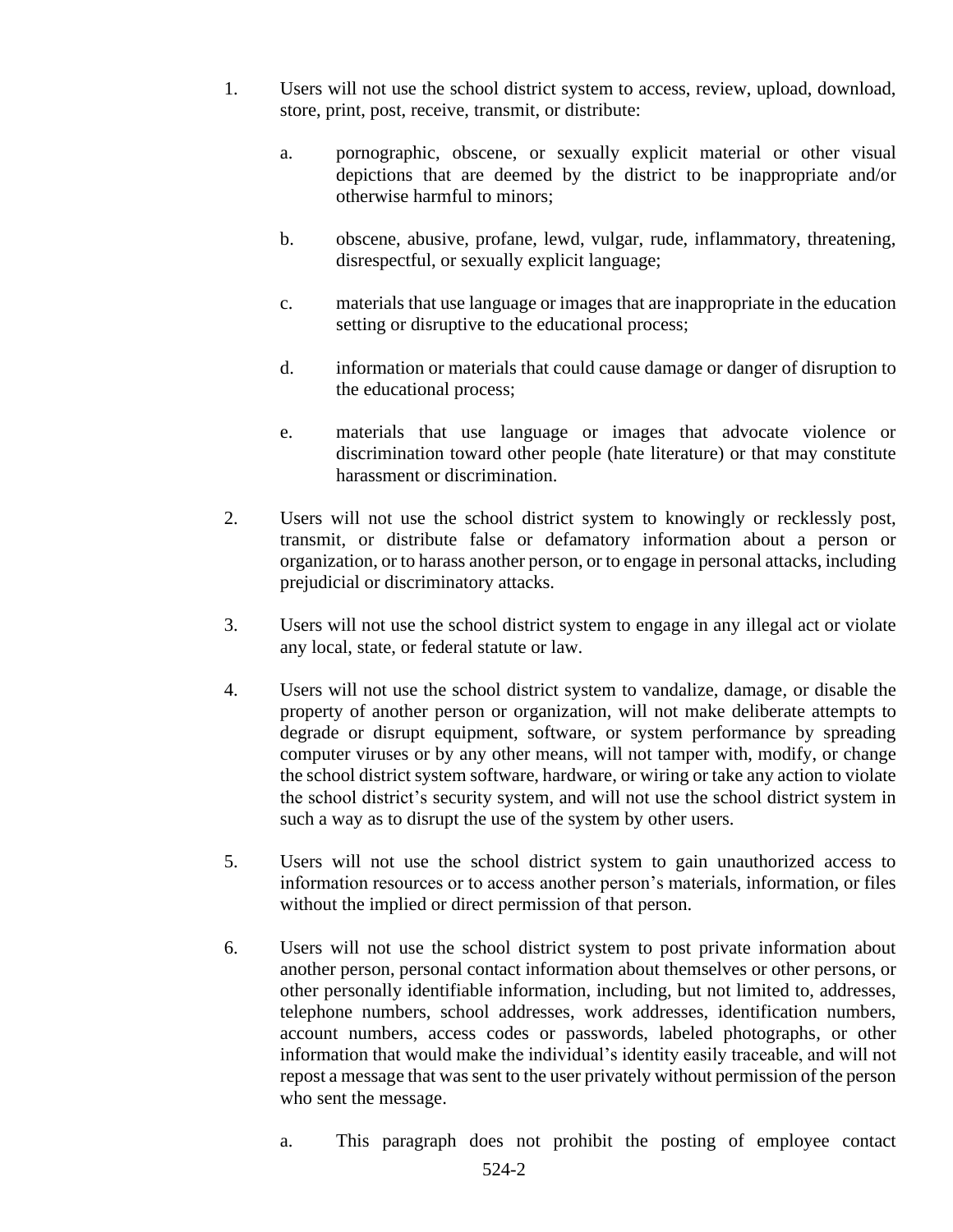information on school district webpages or communications between employees and other individuals when such communications are made for education-related purposes (i.e., communications with parents or other staff members related to students).

- b. Employees creating or posting school-related webpages may include personal contact information about themselves on a webpage. However, employees may not post personal contact information or other personally identifiable information about students unless:
	- (1) such information is classified by the school district as directory information and verification is made that the school district has not received notice from a parent/guardian or eligible student that such information is not to be designated as directory information in accordance with Policy 515; or
	- (2) such information is not classified by the school district as directory information but written consent for release of the information to be posted has been obtained from a parent/guardian or eligible student in accordance with Policy 515.

In addition, prior to posting any personal contact or personally identifiable information on a school-related webpage, employees shall obtain written approval of the content of the postings from the building administrator.

- c. These prohibitions specifically prohibit a user from utilizing the school district system to post personal information about a user or another individual on social networks, including, but not limited to, social networks such as "Facebook," "Twitter," "Instagram," "Snapchat," and "Reddit," and similar websites or applications.
- 7. Users will not attempt to gain unauthorized access to the school district system or any other system through the school district system, attempt to log in through another person's account, or use computer accounts, access codes, or network identification other than those assigned to the user. Messages and records on the school district system may not be encrypted without the permission of appropriate school authorities.
- 8. Users will not use the school district system to violate copyright laws or usage licensing agreements, or otherwise to use another person's property without the person's prior approval or proper citation, including the downloading or exchanging of pirated software, music or video, or copying software to or from any school computer, and will not plagiarize works they find on the Internet.
- 9. Users will not use the school district system for conducting business, for unauthorized commercial purposes, or for financial gain unrelated to the mission of the school district. Users will not use the school district system to offer or provide goods or services or for product advertisement. Users will not use the school district system to purchase goods or services for personal use without authorization from the appropriate school district official.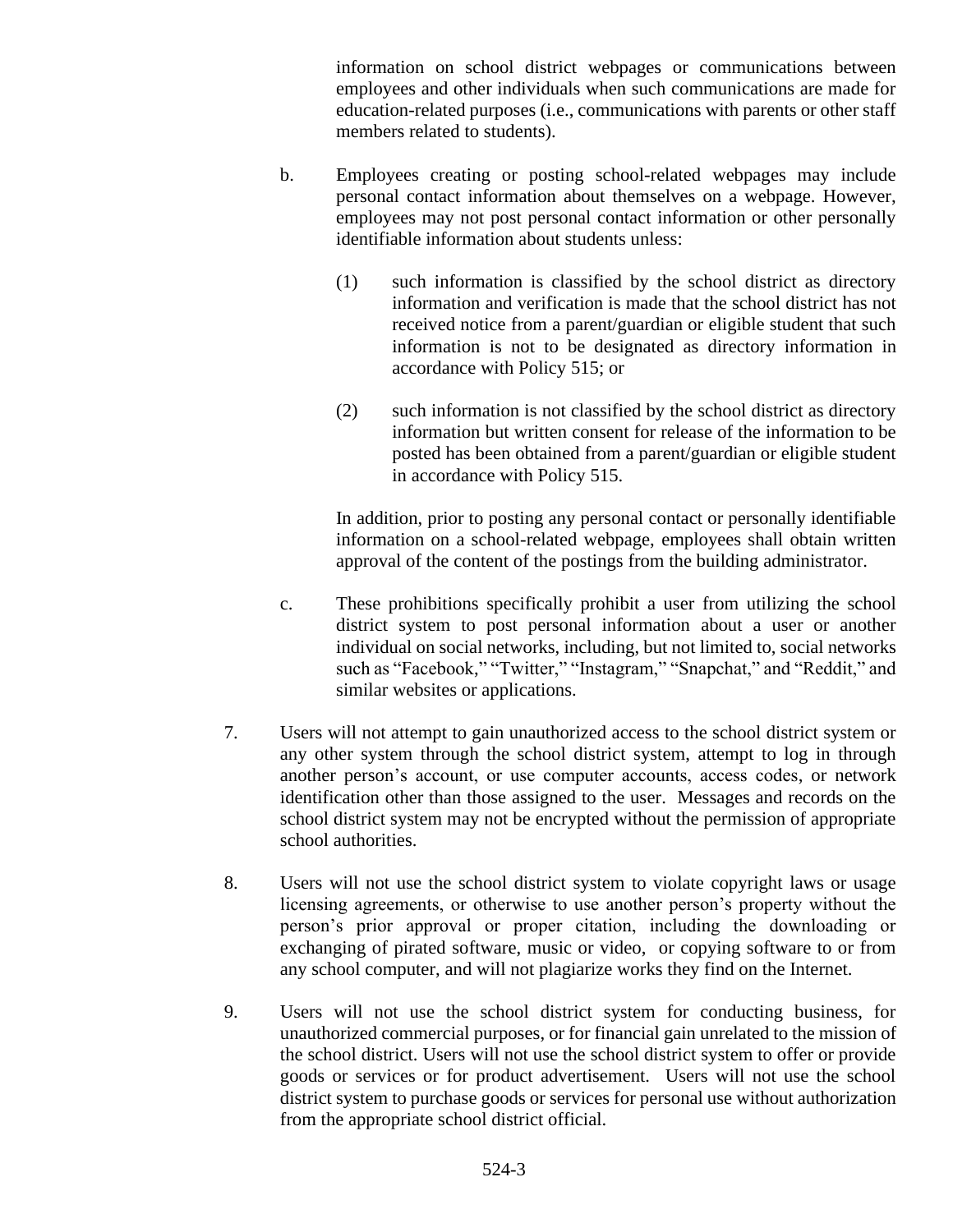- 10. Users will not use the school district system to engage in bullying or cyberbullying in violation of the school district's Bullying Prohibition Policy (ISD #139 Policy 514). This prohibition includes using any technology or other electronic communication off school premises to the extent that student learning or the school environment is substantially and materially disrupted.
- B. A student or employee engaging in the foregoing unacceptable uses of the Internet when off school district premises also may be in violation of this policy as well as other school district policies. Examples of such violations include, but are not limited to, situations where the school district system is compromised or if a school district employee or student is negatively impacted. If the school district receives a report of an unacceptable use originating from a non-school computer or resource, the school district may investigate such reports to the best of its ability. Students or employees may be subject to disciplinary action for such conduct, including, but not limited to, suspension or cancellation of the use or access to the school district computer system and the Internet and discipline under other appropriate school district policies, including suspension, expulsion, exclusion, or termination of employment.
- C. If a user inadvertently accesses unacceptable materials or an unacceptable Internet site, the user shall immediately disclose the inadvertent access to an appropriate school district official. In the case of a school district employee, the immediate disclosure shall be to the employee's immediate supervisor and/or the building administrator. This disclosure may serve as a defense against an allegation that the user has intentionally violated this policy. In certain rare instances, a user also may access otherwise unacceptable materials if necessary to complete an assignment and if done with the prior approval of and with appropriate guidance from the appropriate teacher or, in the case of a school district employee, the building administrator.

## **VI. FILTER**

- A. With respect to any of its computers with Internet access, and personal devices accessing the schools guest wifi network, the school district will follow the guidelines provided by the Children's Internet Protection Act (CIPA), and will monitor the online activities of users and employ technology protection measures during any use of such computers by minors and adults. The technology protection measures utilized will block or filter Internet access to any visual depictions that are:
	- 1. Obscene;
	- 2. Child pornography; or
	- 3. Harmful to minors.
- B. The term "harmful to minors" means any picture, image, graphic image file, or other visual depiction that:
	- 1. Taken as a whole and with respect to minors, appeals to a prurient interest in nudity, sex, or excretion; or
	- 2. Depicts, describes, or represents, in a patently offensive way with respect to what is suitable for minors, an actual or simulated sexual act or sexual contact, actual or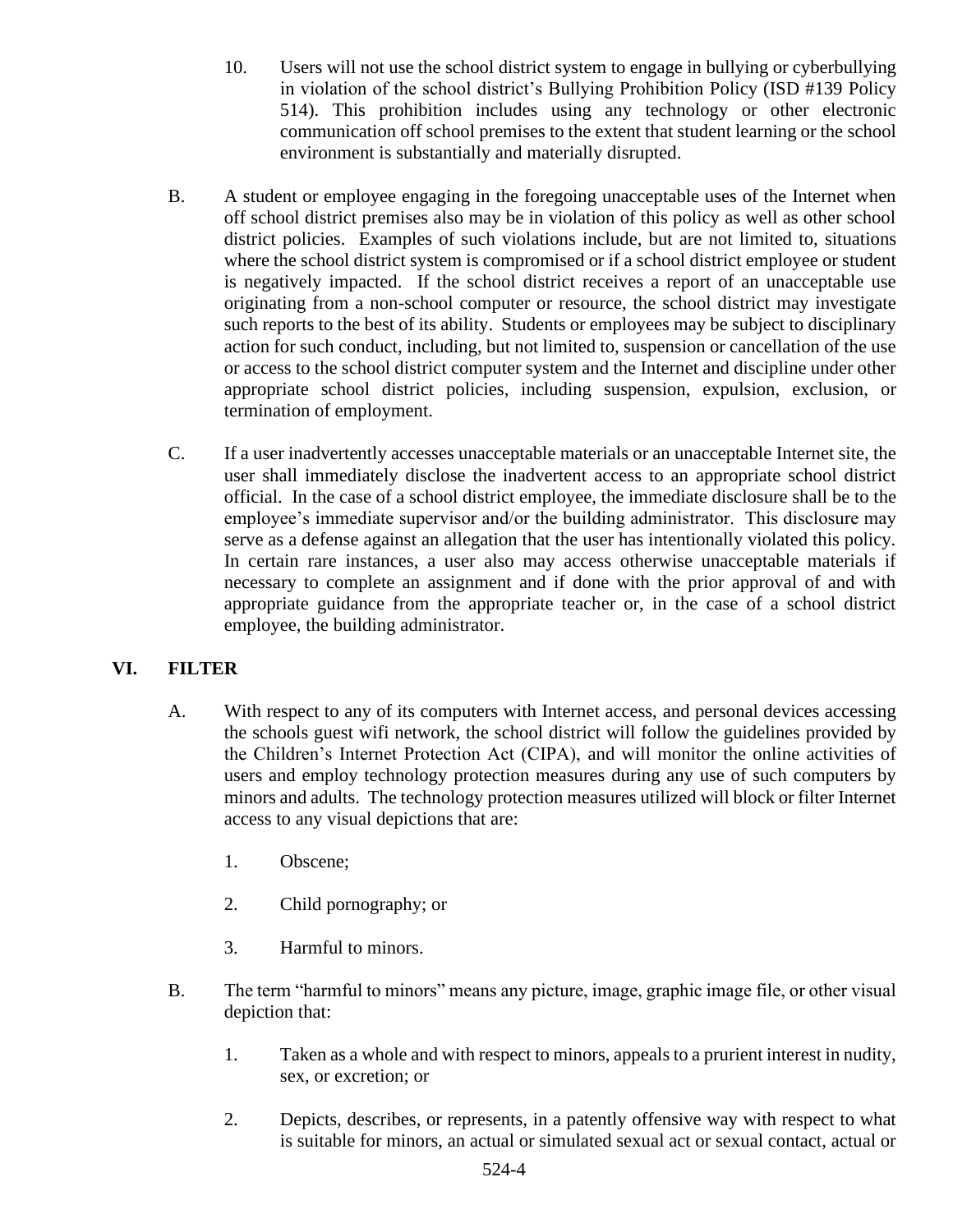simulated normal or perverted sexual acts, or a lewd exhibition of the genitals; and

- 3. Taken as a whole, lacks serious literary, artistic, political, or scientific value as to minors.
- C. Software filtering technology shall be narrowly tailored and shall not discriminate based on viewpoint.
- D. An administrator, supervisor, or other person authorized by the Superintendent may disable the technology protection measure, during use by an adult, to enable access for bona fide research or other lawful purposes.
- E. The school district will educate students about appropriate online behavior (Digital Citizenship), including interacting with other individuals on social networking websites and in chat rooms and cyberbullying awareness and response.

### **VII. CONSISTENCY WITH OTHER SCHOOL POLICIES**

- A. Use of the school district computer system and use of the Internet shall be consistent with school district policies and the mission of the school district.
- B. Students who are permitted to bring their own electronic devices to school will comply with school specific guidelines for the use of personal electronic devices in school.

## **VIII. LIMITED EXPECTATION OF PRIVACY**

- A. By authorizing use of the school district system, the school district does not relinquish control over materials on the system or contained in files on the system. Users should expect only limited privacy in the contents of personal files on the school district system.
- B. Routine maintenance and monitoring of the school district system may lead to a discovery that a user has violated this policy, another school district policy, or the law.
- C. An individual investigation or search will be conducted if school authorities have a reasonable suspicion that the search will uncover a violation of law or school district policy.
- D. Parents/Guardians have the right at any time to investigate or review the contents of their child's files and e-mail files. Parents have the right to request the termination of their child's individual account at any time.
- E. School district employees should be aware that the school district retains the right at any time to investigate or review the contents of their files and e-mail files. In addition, school district employees should be aware that data and other materials in files maintained on the school district system may be subject to review, disclosure or discovery under Minn. Stat. Ch. 13 (the Minnesota Government Data Practices Act).
- F. The school district will cooperate fully with local, state and federal authorities in any investigation concerning or related to any illegal activities or activities not in compliance with school district policies conducted through the school district system.

### **IX. INTERNET USE AGREEMENT**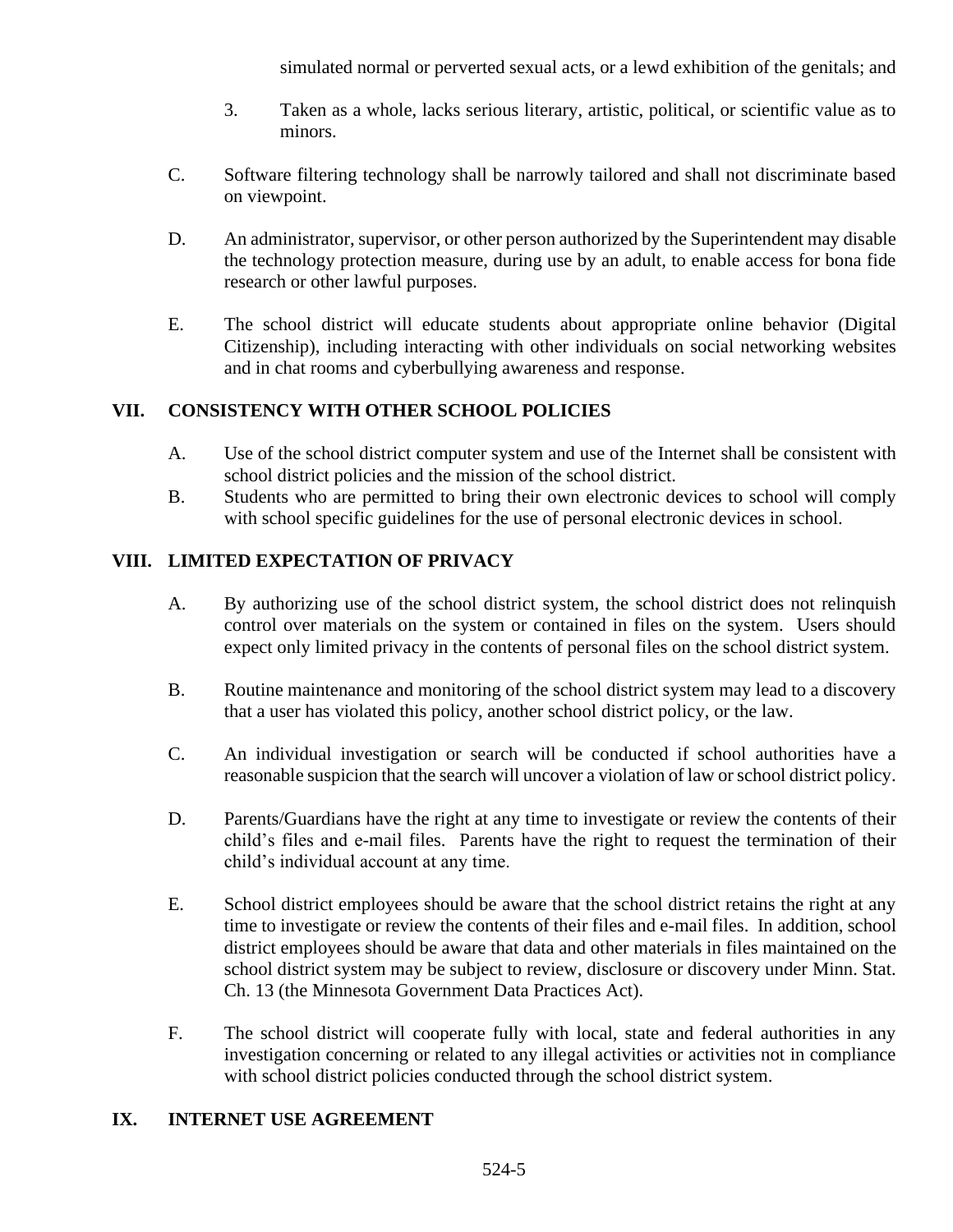- A. The proper use of the District Electronic Technologies and Internet, and the educational value to be gained from proper Internet use, is the joint responsibility of students, parents/guardians, and employees of the school district.
- B. This policy requires the permission of and supervision by the school's designated professional staff before a student may use a school account or resource to access the Internet.
- C. The Internet Use Agreement form for students must be read and signed by the user, the parent or guardian, and the supervising teacher. The Internet Use Agreement form for employees must be signed by the employee. The form must then be filed at the school office. As supervising teachers change, the agreement signed by the new teacher shall be attached to the original agreement.
- D. All users shall be responsible for the protection and security of their passwords. Staff shall have the ability to change passwords and maintain the confidentiality of logon codes.

## **X. LIMITATION ON SCHOOL DISTRICT LIABILITY**

Use of the school district system is at the user's own risk. The system is provided on an "as is, as available" basis. The school district will not be responsible for any damage users may suffer, including, but not limited to, loss, damage, or unavailability of data stored on school district hard drives, servers or hosted services or for delays or changes in or interruptions of service or misdeliveries or nondeliveries of information or materials, regardless of the cause. The school district is not responsible for the accuracy or quality of any advice or information obtained through or stored on the school district system. The school district will not be responsible for financial obligations arising through unauthorized use of the school district system or the Internet.

## **XI. USER NOTIFICATION**

- A. All users shall be notified of the school district policies relating to Internet use.
- B. This notification shall include the following:
	- 1. Notification that Internet use is subject to compliance with school district policies.
	- 2. Disclaimers limiting the school district's liability relative to:
		- a. Information stored on school district, hard drives, servers, or hosted services.
		- b. Information retrieved through school district computers, networks, or online resources.
		- c. Personal property used to access school district computers, networks, or online resources.
		- d. Unauthorized financial obligations resulting from use of school district resources/accounts to access the Internet.
	- 3. A description of the privacy rights and limitations of school sponsored/managed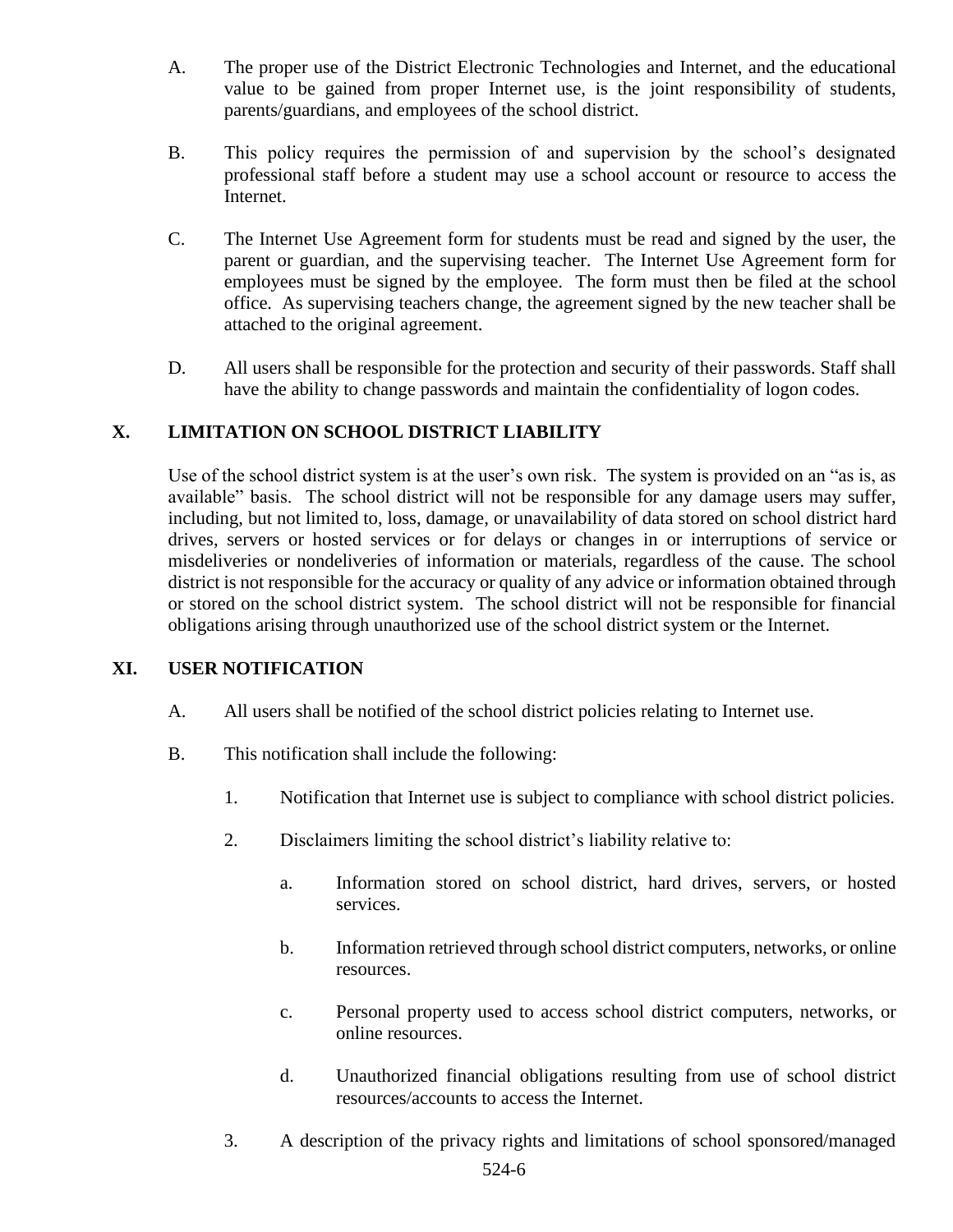Internet accounts.

- 4. Notification that, even though the school district may use technical means to limit student Internet access, these limits do not provide a foolproof means for enforcing the provisions of this acceptable use policy.
- 5. Notification that goods and services can be purchased over the Internet that could potentially result in unwanted financial obligations and that any financial obligation incurred by a student through the Internet is the sole responsibility of the student and/or the student's parents.
- 6. Notification that the collection, creation, reception, maintenance, and dissemination of data via the Internet, including electronic communications, is governed by Policy 406, Public and Private Personnel Data, and Policy 515, Protection and Privacy of Pupil Records.
- 7. Notification that, should the user violate the school district's acceptable use policy, the user's access privileges may be revoked, school disciplinary action may be taken and/or appropriate legal action may be taken.
- 8. Notification that all provisions of the acceptable use policy are subordinate to local, state, and federal laws.
- 9. Notification that student email addresses may be provided to District approved third-party providers for access to educational tools and content.

## **XII. PARENTS' RESPONSIBILITY; NOTIFICATION OF STUDENT INTERNET USE**

- A. Outside of school, parents bear responsibility for the same guidance of Internet use as they exercise with information sources such as television, telephones, radio, movies, and other possibly offensive media. Parents are responsible for monitoring their student's use of the school district system and of the Internet if the student is accessing the school district system from home or a remote location.
- B. Parents will be notified that their students will be using school district resources/accounts to access the Internet and that the school district will provide parents the option to request alternative activities not requiring Internet access. This notification should include:
	- 1. A copy of the user notification form provided to the student user.
	- 2. A description of parent/guardian responsibilities.
	- 3. A notification that the parents/guardians have the option to request alternative educational activities not requiring Internet access and the material to exercise this option.
	- 4. A statement that the Internet Use Agreement must be signed by the user, the parent or guardian, and the supervising teacher prior to use by the student.
	- 5. A statement that the school district's acceptable use policy is available for parental/guardian to review.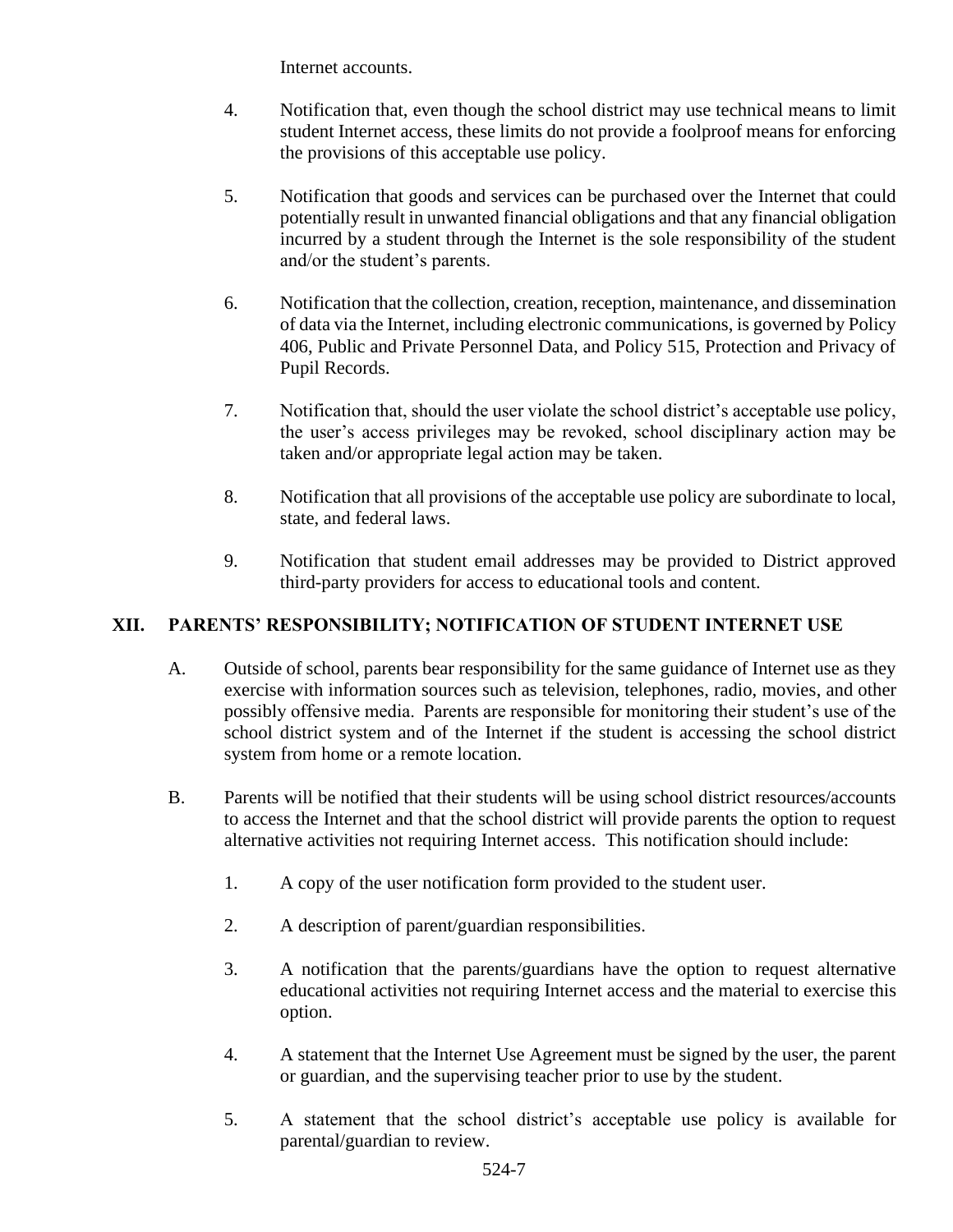### **XIII. IMPLEMENTATION; POLICY REVIEW**

- A. The school district administration may develop appropriate user notification forms, guidelines, and procedures necessary to implement this policy for submission to the school board for approval. Upon approval by the school board, such guidelines, forms, and procedures shall be an addendum to this policy.
- B. The administration shall revise the user notifications, including student and parent notifications, if necessary, to reflect the adoption of these guidelines and procedures.
- C. The school district Internet policies and procedures are available for review by all parents, guardians, staff, and members of the community.
- D. Because of the rapid changes in the development of the Internet, the school board shall conduct an annual review of this policy.

| <b>Legal References:</b> | 15 U.S.C. § 6501 et seq. (Children's Online Privacy Protection Act)<br>17 U.S.C. § 101 et seq. (Copyrights)<br>47 U.S.C. § 254 (Children's Internet Protection Act of 2000 (CIPA))<br>47 C.F.R. § 54.520 (FCC rules implementing CIPA)<br>Minn. Stat. § 121A.031 (School Student Bullying Policy)<br>Minn. Stat. § 125B.15 (Internet Access for Students)<br>Minn. Stat. § 125B.26 (Telecommunications/Internet Access Equity Act)<br>Tinker v. Des Moines Indep. Cmty. Sch. Dist., 393 U.S. 503, 89 S.Ct. 733, 21<br>L.Ed.2d 731 (1969)<br>United States v. Amer. Library Assoc., 539 U.S. 194, 123 S.Ct. 2297, 56 L.Ed.2d<br>221 (2003)<br>Doninger v. Niehoff, 527 F.3d 41 (2 <sup>nd</sup> Cir. 2008)<br>R.S. v. Minnewaska Area Sch. Dist. No. 2149, No. 12-588, 2012 WL 3870868 (D.<br>Minn. 2012)<br>Tatro v. Univ. of Minnesota, 800 N.W.2d 811 (Minn. App. 2011), aff'd on other<br>grounds 816 N.W.2d 509 (Minn. 2012)<br>S.J.W. v. Lee's Summit R-7 Sch. Dist., 696 F.3d 771 (8 <sup>th</sup> Cir. 2012)<br>Kowalski v. Berkeley County Sch., $652$ F.3d $565(4th$ Cir. 2011)<br>Layshock v. Hermitage Sch. Dist., 650 F.3d 205 ( $3rd$ Cir. 2011)<br>Parents, Families and Friends of Lesbians and Gays, Inc. v. Camdenton R-III Sch.<br>Dist., 853 F.Supp.2d 888 (W.D. Mo. 2012)<br>M.T. v. Cent. York Sch. Dist., 937 A.2d 538 (Pa. Commw. Ct. 2007) |
|--------------------------|--------------------------------------------------------------------------------------------------------------------------------------------------------------------------------------------------------------------------------------------------------------------------------------------------------------------------------------------------------------------------------------------------------------------------------------------------------------------------------------------------------------------------------------------------------------------------------------------------------------------------------------------------------------------------------------------------------------------------------------------------------------------------------------------------------------------------------------------------------------------------------------------------------------------------------------------------------------------------------------------------------------------------------------------------------------------------------------------------------------------------------------------------------------------------------------------------------------------------------------------------------------------------------------------------------------------------------------------------------------------|
| <b>Cross References:</b> | ISD #139 Policy 403 (Discipline, Suspension, and Dismissal of School District<br>Employees)<br>ISD #139 Policy 406 (Public and Private Personnel Data)<br>ISD #139 Policy 505 (Distribution of Nonschool-Sponsored Materials on School<br>Premises by Students and Employees)<br>ISD #139 Policy 506 (Student Discipline)<br>ISD #139 Policy 514 (Bullying Prohibition Policy)<br>ISD #139 Policy 515 (Protection and Privacy of Pupil Records)<br>ISD #139 Policy 519 (Interviews of Students by Outside Agencies)<br>ISD #139 Policy 521 (Student Disability Nondiscrimination)                                                                                                                                                                                                                                                                                                                                                                                                                                                                                                                                                                                                                                                                                                                                                                                  |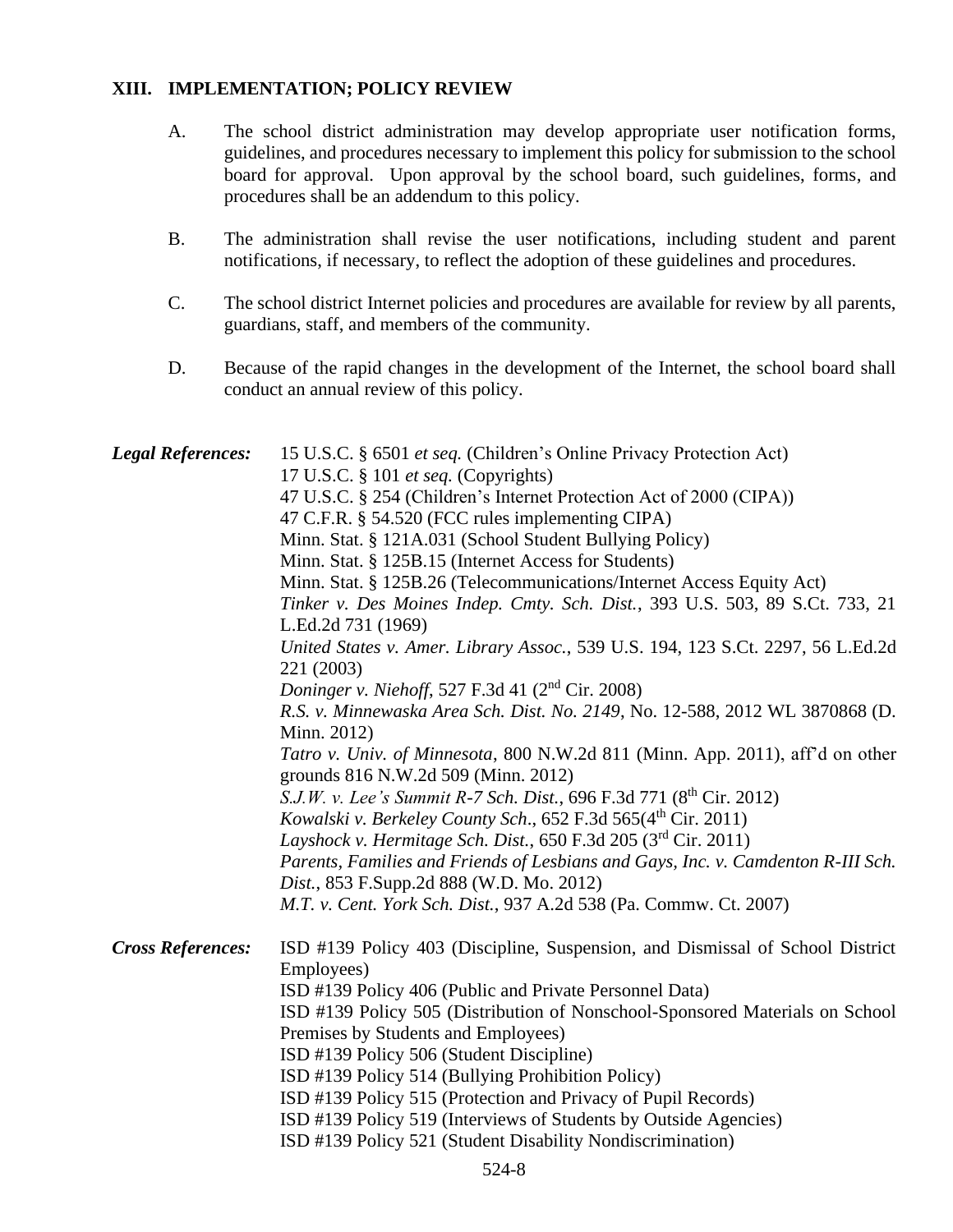ISD #139 Policy 522 (Student Sex Nondiscrimination)

ISD #139 Policy 603 (Curriculum Development)

ISD #139 Policy 604 (Instructional Curriculum)

ISD #139 Policy 606 (Textbooks and Instructional Materials)

ISD #139 Policy 806 (Crisis Management Policy)

ISD #139 Policy 904 (Distribution of Materials on School District Property by Nonschool Persons)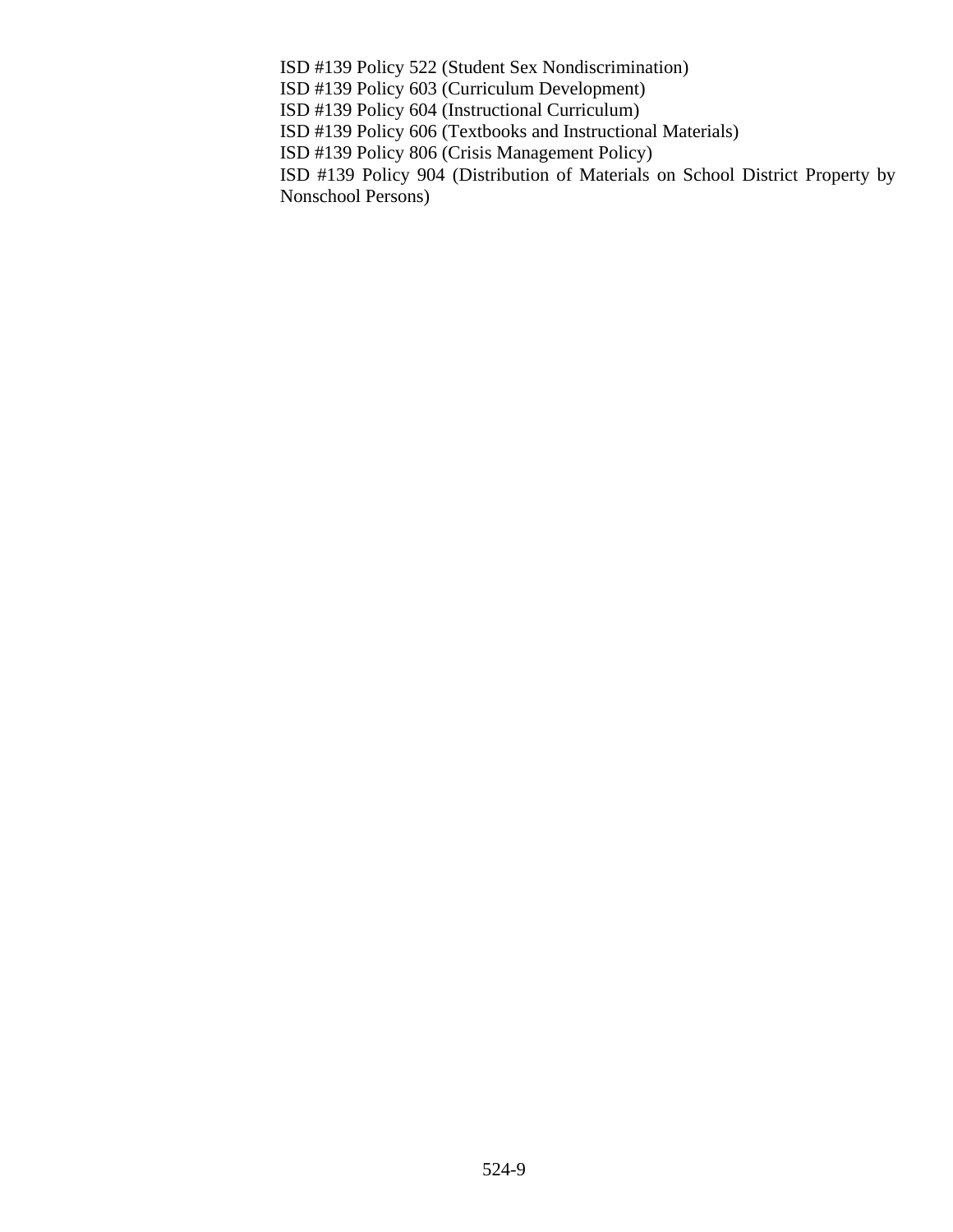### **Rush City Schools Computer and Internet Use Agreement**

Rush City Schools provides students and employees with access to the school district's computer system, which includes Internet access. The district system has a limited educational purpose, which includes use of the system for classroom activities, educational research, and professional or career development. Users are expected to use Internet access through the district system to further educational and personal goals consistent with the mission of the school district and school policies. Uses which might be acceptable on another system may not be acceptable on this limited-purpose network. Students, staff, and parents/guardians are encouraged to read School Board Policy #524, Internet Acceptable Use and Safety Policy. This policy is available in school offices and the District website, and it provides the basis for this agreement.

The computer resources in our schools must be used in ethical and lawful manner. Violations of School District computer policies, this Agreement, Internet etiquette, or violations of the laws of Minnesota and the United States can result in disciplinary action by Rush City Schools and/or prosecution by legal authorities. Access to computer systems and the Internet is a privilege. Individuals who sign this agreement, agree to abide by all of the expectations in Policy 524. Responsibilities and understandings include, but are not limited to, the following:

- 1. You must not permit others to use your account(s). You are responsible for maintaining the secrecy of all passwords you may have.
- 2. Communication that must be 100% secure and private should not be communicated via the Internet. Internet communications are not secure. Although security systems are in place to prevent unauthorized access, it is possible, although rare and difficult, for others to access your files.
- 3. Fraudulent, harassing, obscene, threatening and other inappropriate messages or uses of computers, networks, or the Internet must not be created, downloaded or transmitted. This includes any form of bullying or harassment of individuals or groups.
- 4. All information and references obtained through the use of technology systems must be attributed to the source. Plagiarism is expressly forbidden in all cases by the district.
- 5. Never give out personal or family information, such as phone numbers or addresses. Never arrange for a face-toface meeting without parental/guardian supervision and never respond to abusive or suggestive messages. Report all such instances immediately to a member of the school staff.
- 6. Do not access or attempt to access, degrade, or disrupt systems or data that you are not authorized to access.
- 7. You may not install or download any software on school computers without written approval from a supervising teacher or the technology coordinator.
- 8. Making or distributing unauthorized or illegal copies of licensed software, music or video is against the law and can result in disciplinary action by your school district and/or prosecution by legal authorities.
- 9. School district computer technology and networks (including Internet) must not be used to promote products or services for the intent of financial or other gain unrelated to the mission of the school district.
- 10. The school district will not be responsible for damage or unavailability of data stored using district systems or for delays or disruptions in the systems. The school district is not responsible for the quality or accuracy of any information obtained through school district systems.
- 11. District technology personnel have access to all information, files, and email messages on district computers. Any unauthorized files or software may be removed without notice.
- 12. Parents/Guardians may review the contents of their child's files and/or request the termination of their child's account at any time.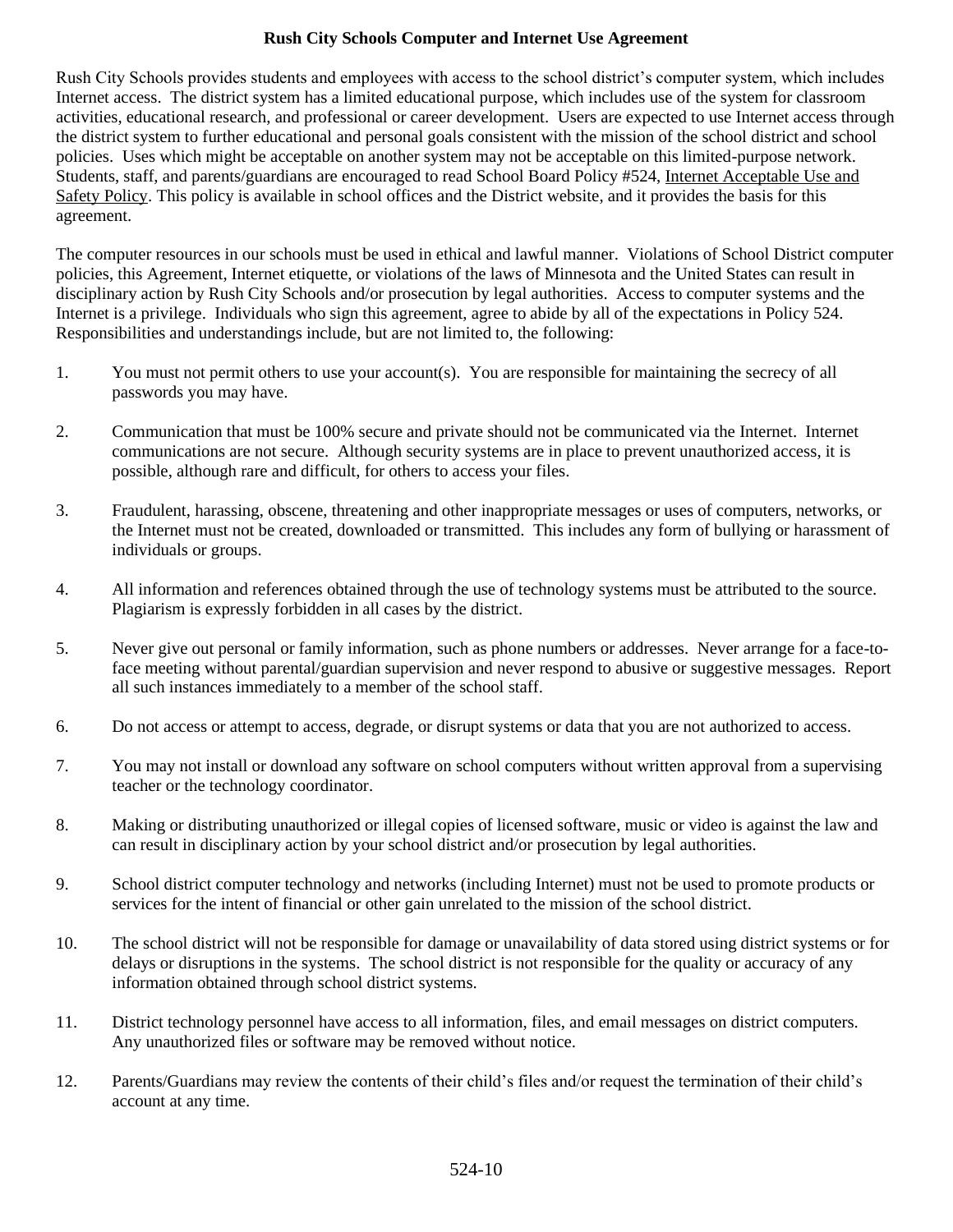### **COMPUTER AND INTERNET USE AGREEMENT - STUDENT**

### **STUDENT**

I have read and had an opportunity to discuss school district Policy 524 relating to safety and acceptable use of the school district computer system and the Internet and agree to abide by this policy. I further understand that should I commit any violation, my access privileges may be revoked, school disciplinary action may be taken, and/or appropriate legal action may be taken.

| User's Full Name (please print): |  |
|----------------------------------|--|
|                                  |  |
| User Signature:                  |  |
| Date:                            |  |

### **PARENT OR GUARDIAN**

As the parent or guardian of this student, I have read the school district Policy 524 relating to safety and acceptable use of the school district computer system and the Internet. I understand that this access is designed for educational purposes. The school district has taken precautions to eliminate controversial material. However, I also recognize it is impossible for the school district to restrict access to all controversial materials and I will not hold the school district or its employees or agents responsible for materials acquired on the Internet. Further, I accept full responsibility for supervision if and when my child's use is not in a school setting. I hereby give permission to issue an account for my child and certify that the information provided on this form is correct.

Parent or Guardian's Name (please print):

Parent or Guardian's Signature:

### **SUPERVISING TEACHER**

(Must be signed if applicant is a student)

I have read the school district Policy 524 relating to safety and acceptable use of the school district computer system and the Internet and agree to promote these policy expectations with the student. Because the student may use the Internet on the school district computer system for individual work, or in the context of another class, I cannot be held responsible for the student's use of the Internet on network. As the supervising teacher I do agree to instruct the student on acceptable use of the Internet and network and proper network etiquette.

Teacher's Name (please print):

Teacher's Signature: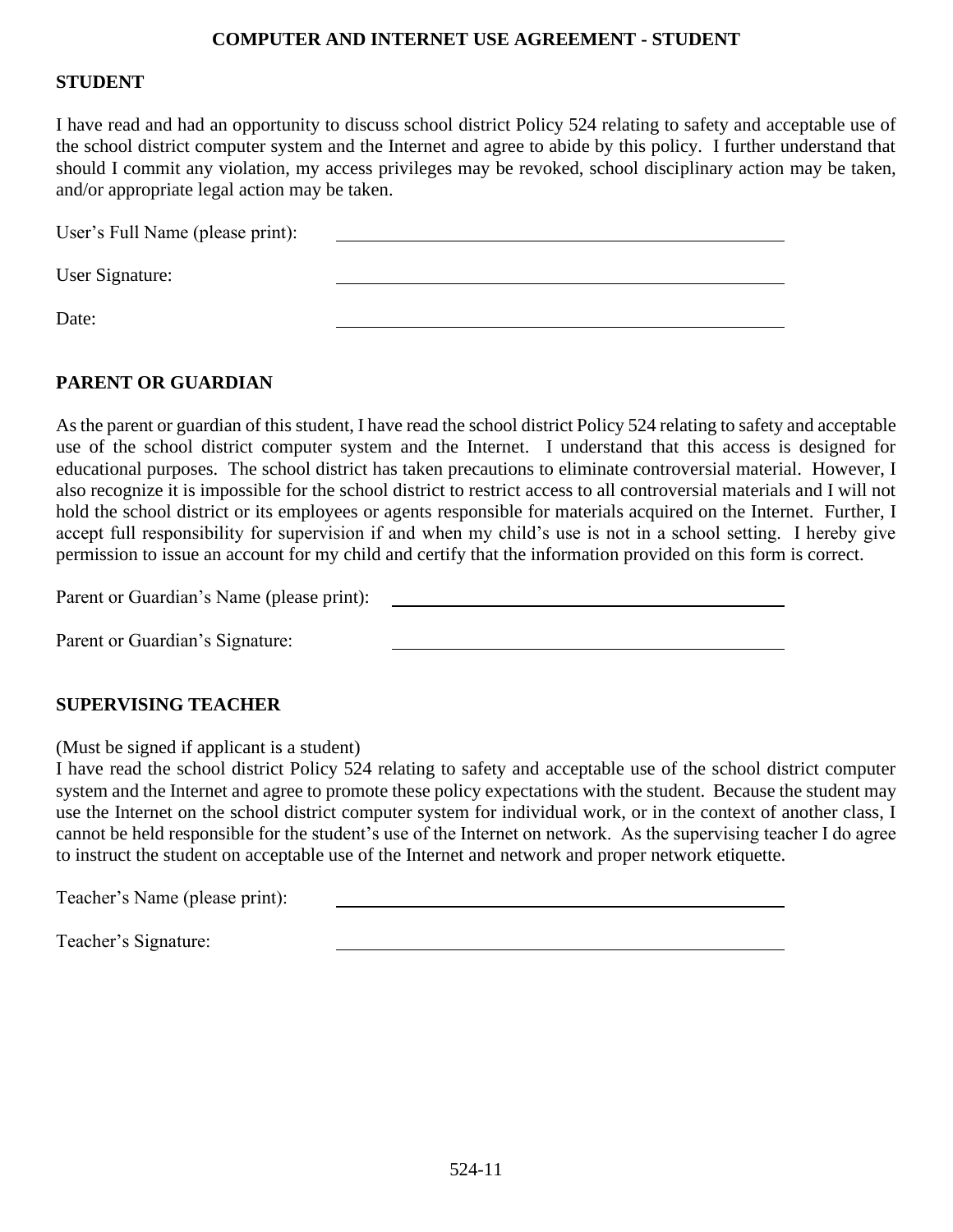### **COMPUTER AND INTERNET USE AGREEMENT - EMPLOYEE**

#### **ISD #139 Computers, Networks, Internet Rights and Responsibilities Agreement**

The computer resources and capabilities in our schools must be used in an ethical and lawful manner. Violations of the ISD # 139 computer policies, This Agreement, Internet etiquette, or violations of the laws of Minnesota and the United States can result in disciplinary action by ISD #139 and/or prosecution by legal authorities. Access to computer systems and the Internet is a privilege. Responsibilities include, but are not limited to, the following:

- 1. You must not permit others to use your account(s). You are responsible for maintaining the secrecy of all passwords you may have.
- 2. Fraudulent, harassing, obscene, threatening and other inappropriate messages or uses of computers, networks, dial access capabilities, or the Internet must not be created, downloaded or transmitted. This includes messages that might harass individuals or groups because of their age, race, gender, religious beliefs, sexual orientation, physical attributes, etc.
- 3. You must not access or attempt to access systems or data that you are not authorized to access. You must not use "loopholes" in computer security systems, "hacking", etc. or attempt to degrade performance or gain illegal access to computer systems and software.
- 4. Any references obtained through the use of technology systems must be attributed to the source. Plagiarism is expressly forbidden in all cases by the district.
- 5. Making or distributing unauthorized and illegal copies of licensed software is against the law and can result in disciplinary action by your school district and/or prosecution with severe legal penalties. Copyright laws will be strictly enforced or a case by case basis.
- 6. Your district's computer technology and networks (including Internet and dial access) must not be used to promote products or services for the intent or financial gain for yourself, your company or employer, or any other local enterprise.
- 7. You may not install any software on school computers without consent in writing from a sponsoring teacher, building media specialist or the technology coordinator.
- 8. Communication that must be 100% secure and private should not be communicated via the Internet. Internet communications are not secure. It is possible (although rare and difficult) for others to access your files, even though security systems are in place to prevent such access.
- 9. Never give out personal or family information, such as phone numbers or addresses. Never arrange for a face-to-face meeting without notifying your supervisor and/or co-workers and never respond to abusive or suggestive messages. Report all such instances immediately to your supervisor.
- 10. You must be able to demonstrate basic computer skills before you are allowed to use any school computer without direct supervision by another staff member.
- 11. District technology personnel shall have access to all files on district computers. Any unauthorized software or files may be removed without notice.